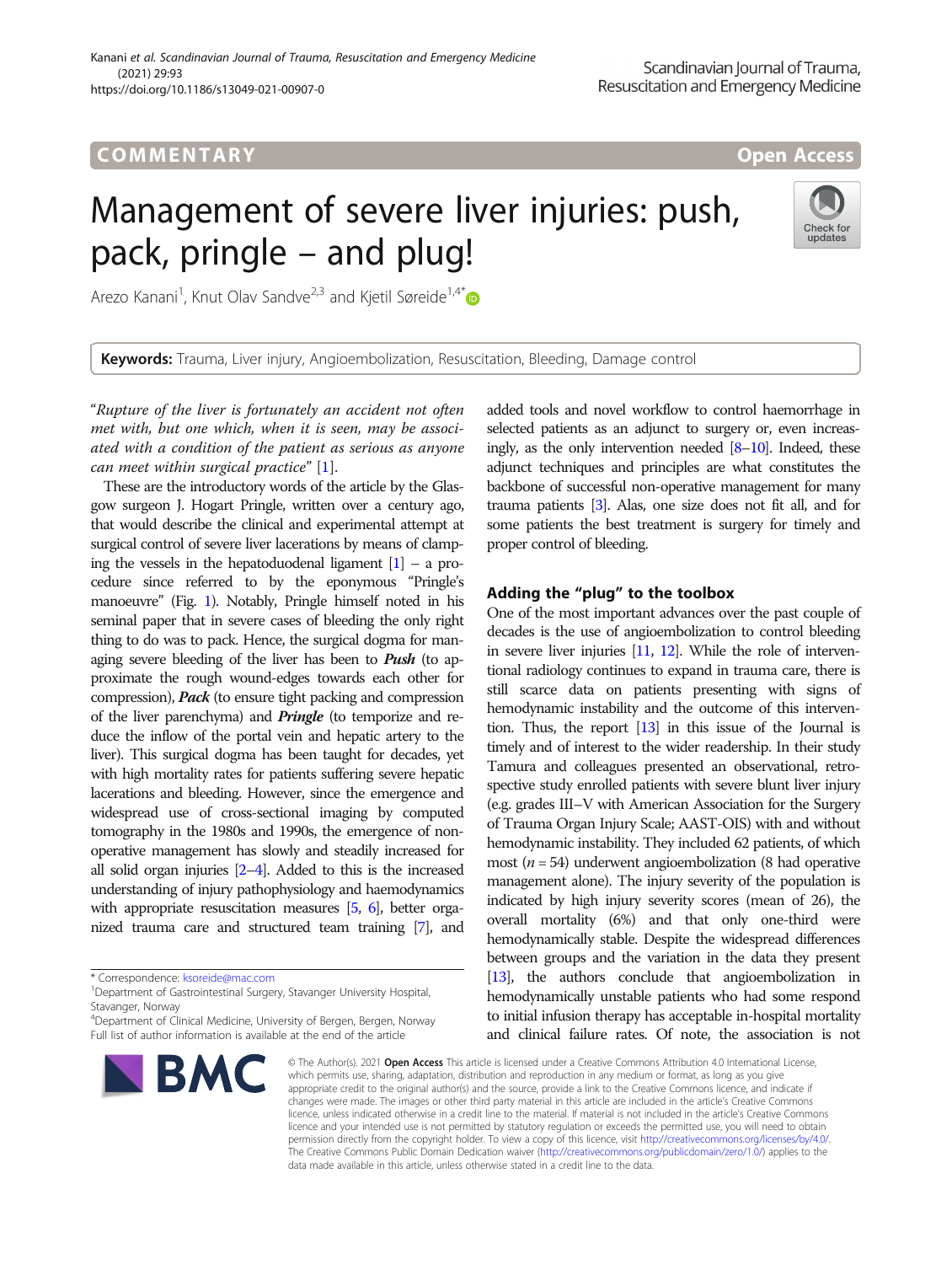<span id="page-1-0"></span>

causation, and no causality can be drawn from such a retrospective, observational cohort. The inherited bias in treatment selection is present, as is in the very nature of the design of such cohorts. However, there may be value in the data for others to learn from.

## Defining the liver injury severity – a moving target

Liver trauma represents one of the most common lifethreatening abdominal injuries. The liver is a large organ with high blood flow and severe damage to the liver my cause severe bleeding that can be fatal. Understanding different treatment modalities in these patients is of importance to reduce morbidity and mortality. Hence, the dynamic situation starts with the ABC and monitoring of vitals, where the very sick patient should be taken to the operating theatre for control of any suspected massive ongoing hemorrhage. Early initiation of damage control resuscitation, massive transfusion protocol and damage control surgery is essential.

Liver injuries can be defined by their anatomical description [[14\]](#page-3-0) based on imaging, operative findings or on pathology [\[15](#page-3-0)] or, better yet as attempted by the World Society of Emergency Surgery (WSES) by incorporating the hemodynamic status [\[16\]](#page-3-0). Comparing likes with likes is still difficult. Indeed, liver trauma classification as defined by WSES [[16\]](#page-3-0) uses four categories, while organ injury scale use six categories. These categories are combined into a three-level grading of liver injury in the WSES guidelines [\[16\]](#page-3-0) into minor, moderate and severe.

Liver injuries can be treated either non-operatively [[16](#page-3-0)–[18](#page-3-0)] or operatively [[16](#page-3-0), [19\]](#page-3-0). Three main factors are used to differentiate which line of treatment should be initiated: hemodynamic stability, concomitant injuries and, patients' age (e.g. children ≤16 years are considered somewhat differently; not discussed here as beyond the scope if this article). Angioembolization may have a role in any or more of the treatment strategies for a given patient (Fig. [2](#page-2-0)). Knowledge of the strength and limitations to each is paramount to achieve an optimal outcome.

## Where does angioembolization fit in?

Most of the current guidelines on management of severe liver trauma and their subsequent revisions and updates [[16](#page-3-0)–[20](#page-3-0)] have incorporated interventional radiology in some way or another, while there may be nuances and variations across recommendations given (Fig. [2](#page-2-0)). Notably, while angioembolization has added favourably to the overall success of non-operative management [[8,](#page-3-0) [9](#page-3-0)], there are also pitfalls to consider  $[21]$  $[21]$ . One is the failure of non-operative management despite angioembolization. Hence, clinical vigilance must always be exercised in the team and the interventional radiologist should know the limits [[22](#page-3-0)]. Also, there are a number of potential complications that may develop from angioembolization as well. As the clinical use of angioembolization develops in clinical trauma care it is valuable to document, record and analyse real-life data from such practice.

# Adjunct role of angioembolization to nonoperative management of severe liver injury

Non-operative management (NOM) is recommended for all hemodynamic stable patients regardless of type of liver injury and without other injuries requiring surgery including local exploration of wound in the abdominal wall which confirms an intact anterior fascia. Patients in shock in transient response may be considered for NOM provided that continuously close monitoring is available during resuscitation with transfusion and angioembolization with the possibility of rapid transport to an operating room if the patient's condition deteriorates. In some cases where there is doubt in CT findings or patients clinical condition, diagnostic laparoscopy can give further information. Non-operative management is reported to be successful in up to 85% of minor to moderate liver injuries. However, this success rate rapidly drops with increasing severity of the liver injury and concomitant burden of trauma, in addition to hemodynamic parameters and their dynamics.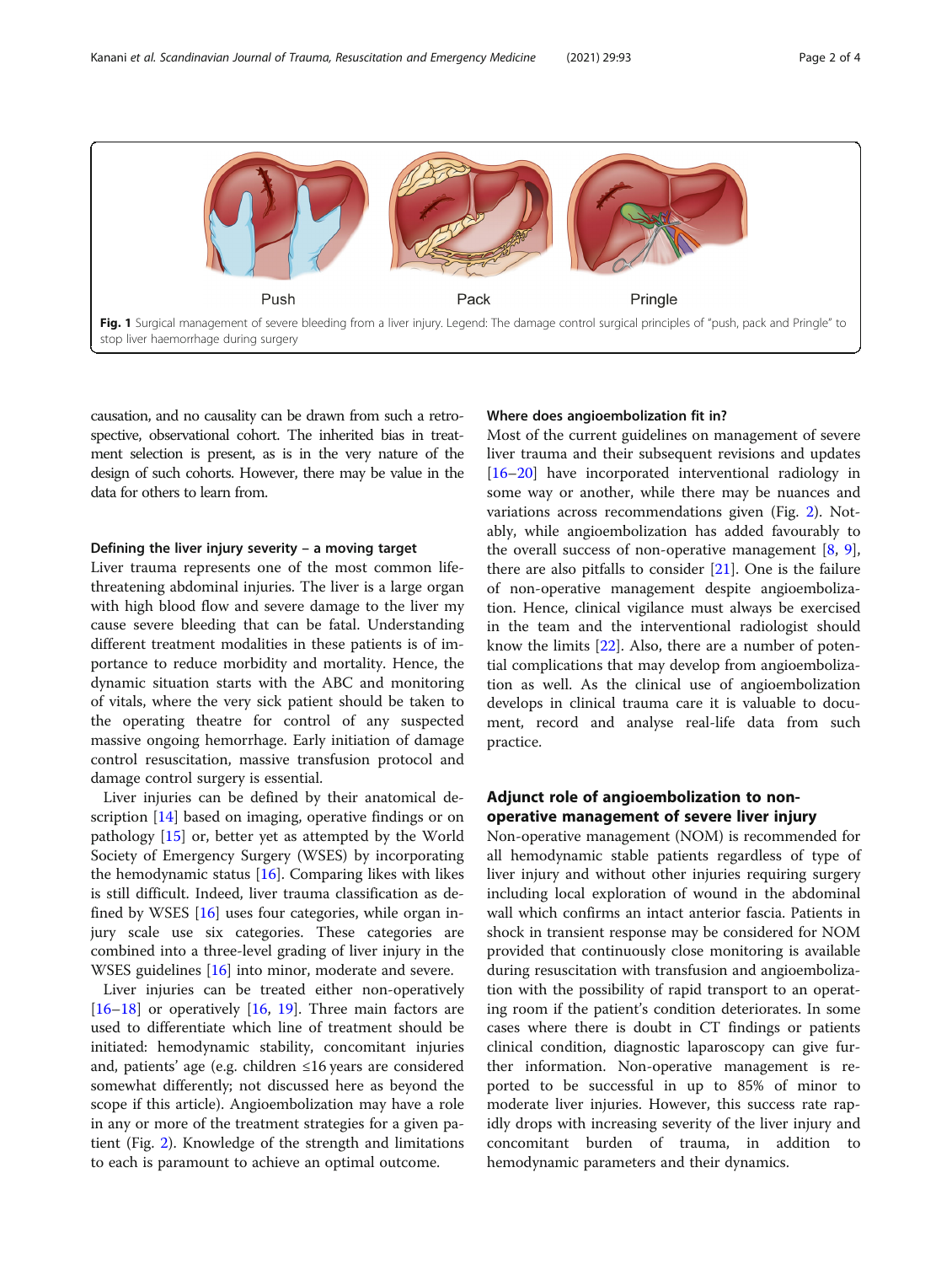<span id="page-2-0"></span>

# Adjunct role of angioembolization to operative management

OM is recommended in all hemodynamic instable patients or in patients where NOM is ineffective. Primary goal of operative management is to control the haemorrhage and bile leak. Depending on the degree of injury, haemorrhage can be controlled by simple measures like compression, electrocautery, coagulation, topical haemostatic agents or simple suture. In more serious bleeding, hepatic packing, ligation of vessels, Pringle's manoeuvre, hepatic resection can be attempted, with the latter option mainly when absolute necessary to obtain haemorrhagic control. In case of excessive lifethreatening haemorrhage, the placement of resuscitative endovascular balloon occlusion of the aorta (REBOA) can be lifesaving and be a bridge to definitive haemorrhagic control can be obtained. For local haemorrhage control from the liver, Pringles manoeuvre (clamping of portal vein, hepatic artery and choledochus), can be performed until the problem is localized and fixed. Clamping should not exceed 20–60 min to avoid excessive ischemia times, particularly in the hypotensive, shocked patient. However, necessary means to stop bleeding must be prioritized. If there still is uncontrolled, bleeding from liver despite Pringle's

manoeuvre there might be an aberrant hepatic artery present or the bleeding can be extrahepatic from hepatic vein or vena cava. After DCS, a new CT scan (or, if proceeding directly to the OR without CT scan) may be obtained. If properly packed, most venous bleeding should be controlled. However, arterial injury may still produce a blush, and angioembolization of arterial source of bleeding may then be pursued for hemorrhage control. A strategy of selective or supraselective embolization techniques to the injured vessels may be used [[23,](#page-3-0) [24\]](#page-3-0), but more centrally located or named vessels should be avoided for total occlusion and subsequent ischemia. Given the dual supply by the liver (portal and arterial), even extensive embolization may be well tolerated. Late sequelae in form of biliary leaks, parenchymal necrosis and abcesses are reported.

# Targeted role of angioembolization to specific injury to liver or its vessels

If there is damage to proper hepatic artery it is preferable to try and repair the injury. If repair fails to give haemorrhagic control, ligation can be performed, including cholecystectomy due to risk of necrosis if the right or common hepatic artery must be ligated. It is even more crucial to try and repair injury to the portal vein